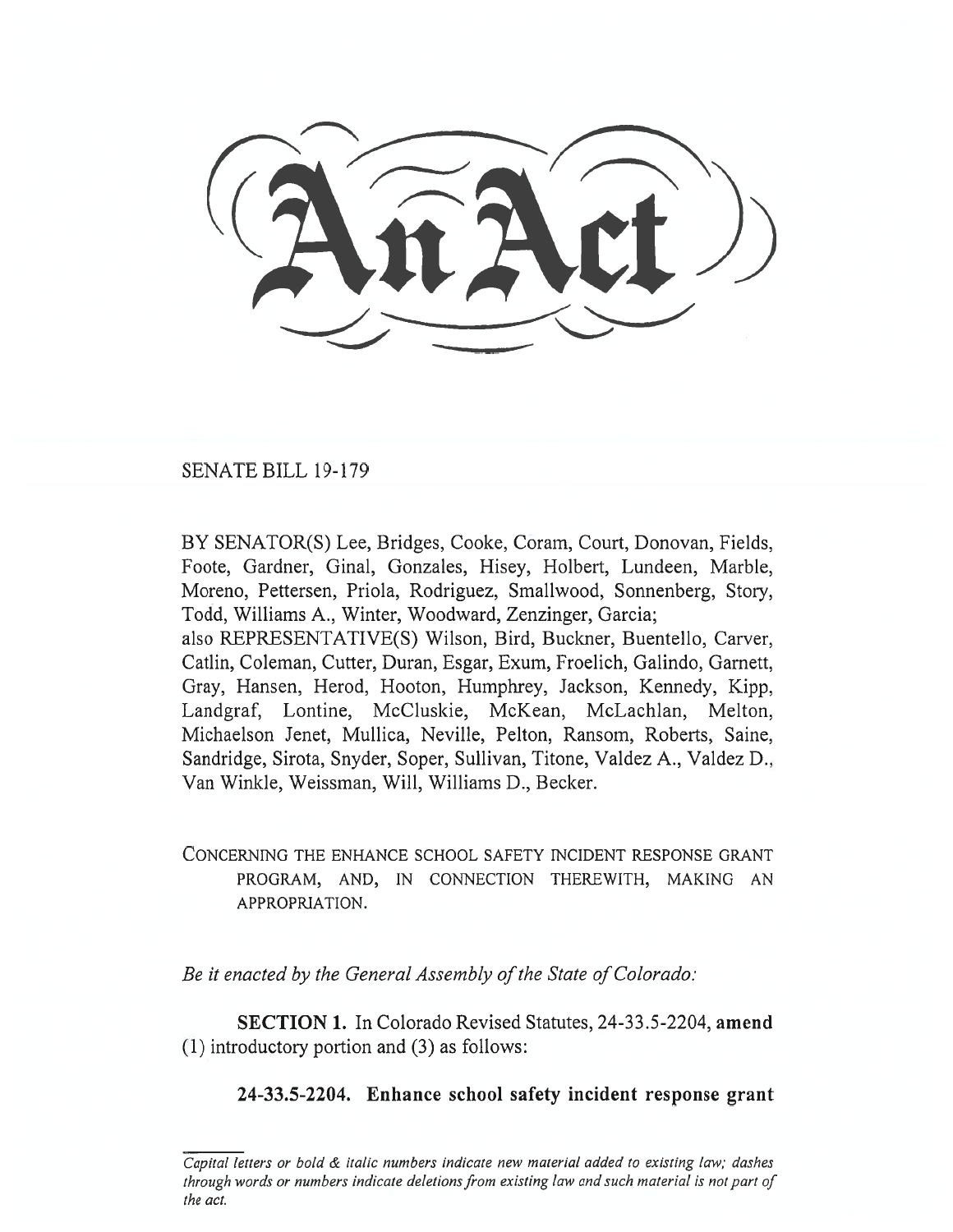**program - application - criteria - awards.** (1) To receive a grant, an applicant must submit an application to the division in the form prescribed by the division on or before October + SEPTEMBER 1 each year of the grant program. At a minimum, the application must include documentation demonstrating that the applicant:

(3) Subject to available appropriations, on or before  $December 1$ NOVEMBER 1 each year of the grant program, the division shall award grants as provided in this part 22. The division shall distribute the grant money within thirty days after awarding the grants.

**SECTION 2. Appropriation.** For the 2019-20 state fiscal year, \$1,150,000 is appropriated to the department of public safety for use by the office of preparedness. This appropriation is from the school safety resource center cash fund created in section 24-33.5-1807 (1), C.R.S. To implement this act, the office may use this appropriation for program administration.

**SECTION 3. Safety clause.** The general assembly hereby finds,